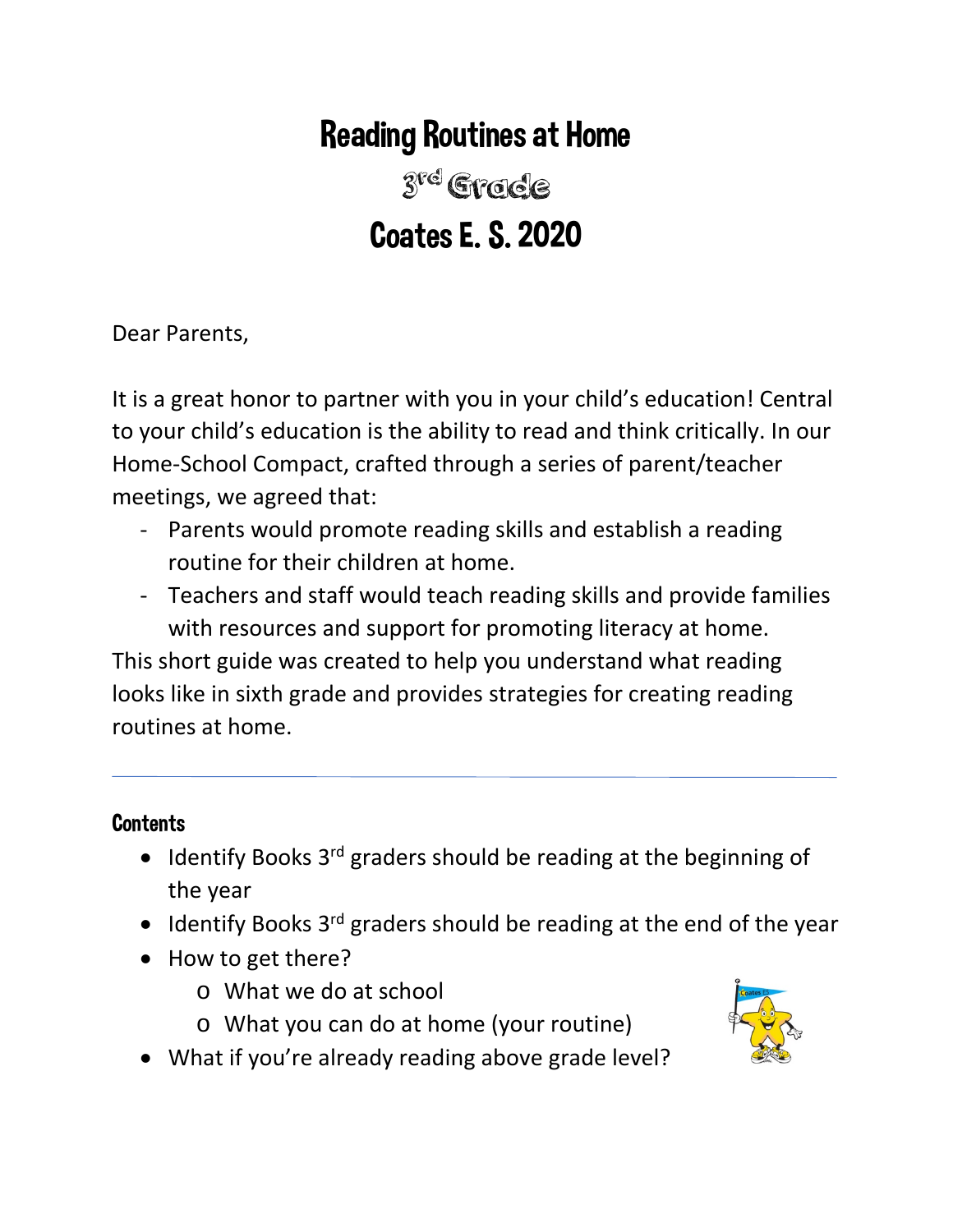At the beginning of 3rd grade**,** your child should be reading a level 28/M book. Here is an example from *Reading A–Z.*



#### **Introduction**

The earth's surface constantly changes. Wind, water, and heat wear down mountains and crack stone. But some of the most dramatic changes are caused by giant pieces of ice and rock called glaciers.

Glaciers move slowly over the land. They carve out cliffs, valleys, and prairies as they go. When glaciers melt, they leave behind lakes, rivers, and hills of soil and boulders.

Fiction: The story has multiple characters and events.

Nonfiction: has multiple sections.

Students should read fluently – sentence by sentence instead of word by word.

### Find more books at this level at

<https://www.the-best-childrens-books.org/guided-reading-levels.html>

### What if my child starts the year below this level**?**

Your teacher will work with your child to address the necessary skills to improve his/her reading level.

### At home:

Encourage a love of reading at home! Remember, they haven't met the benchmark **yet,** but they will!

Read to your child every night and listen to your child read every night.

Give your child 30 minutes to read silently every day and then talk about the books. When your child makes an error, use these prompts.

- Look for a spelling pattern you know to figure out the word.
	- o does it end with 'e' then it's a long vowel.
	- $\circ$  eigh says "A"
- Chunk the word into parts you know.
	- $\circ$  Swimming = swim + ing
	- $\circ$  Different = diff + er + ent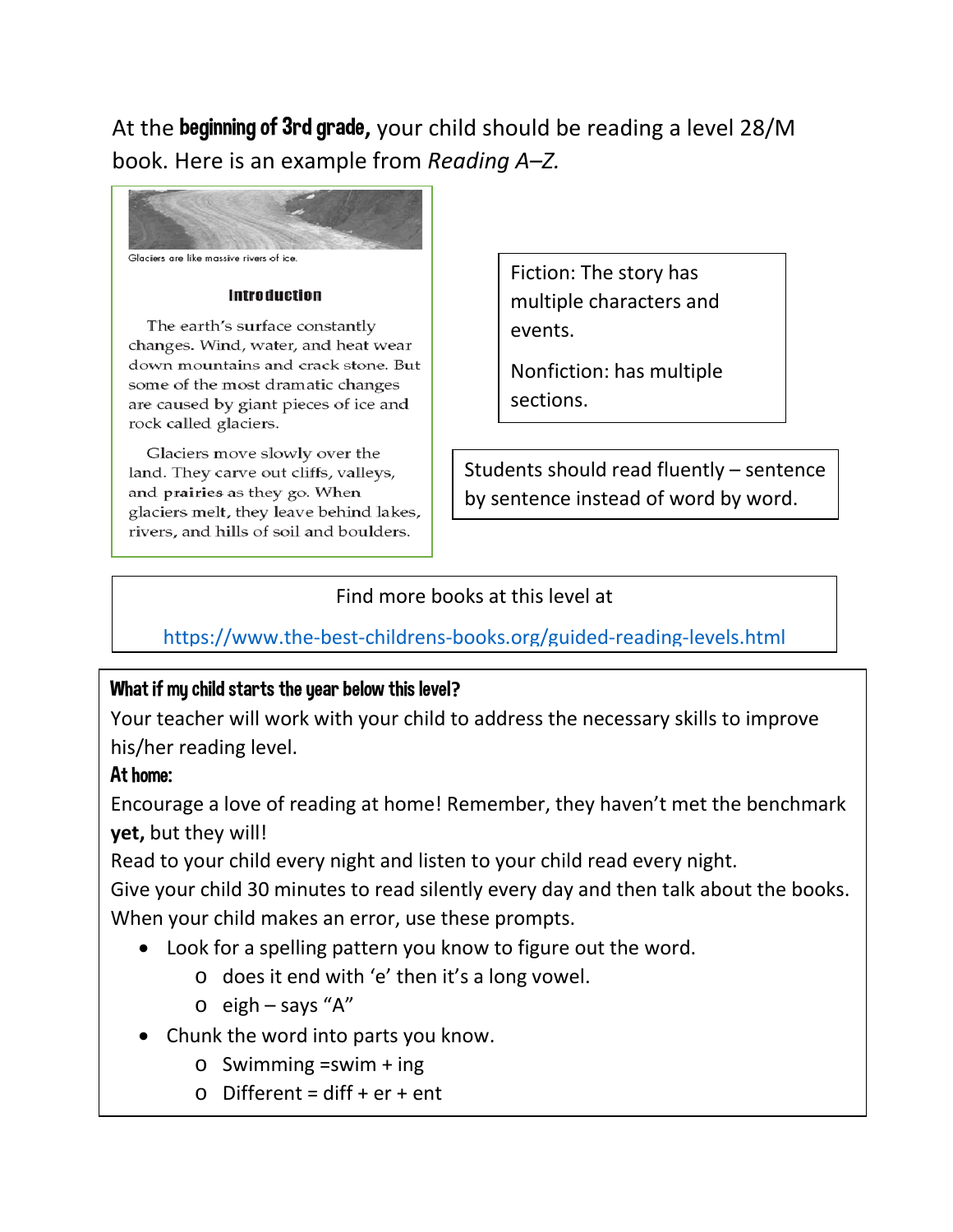At the end of 3rd grade**,** your child should be reading a level 38/P book. Here is an example from The Worst School Year Ever by Barbara Robinson.

nless you're somebody like Huckleberry Finn, the first day of school isn't too bad. Most kids, by then, are bored with summer and itchy from mosquito bites and poison ivy and nothing to do. Your sneakers are all worn out and you can't get new ones till school starts and your mother is sick and tired of yelling at you to pick things up and you're sick and tired of picking the same things up.

Plus, the first day of school is only half a day for kids. My little brother, Charlie, once asked my mother what the teachers do for the rest of the day.

"They get things ready—books and papers and lessons." "That's not what Leroy Herdman says," Charlie told her.

Students should be able to summarize the story or nonfiction – picking out the important events and information and leaving out minor details.

#### Find more books at this level at

<https://www.the-best-childrens-books.org/guided-reading-levels.html>

### How do I find out my child's reading level?

Ask your child's teacher.

#### Should s/he only read books on this level?

No. It is important to read easier books to improve reading rate and expression. It is also important to read harder books when the topic really interests your child.

### What if mu child is alreadu reading this level?

If your child is reading above this level, your teacher will work with your child to continue to grow as a reader. At home, encourage your child to continue reading novels, series, and nonfiction.

**Chapters** are longer and more complex.